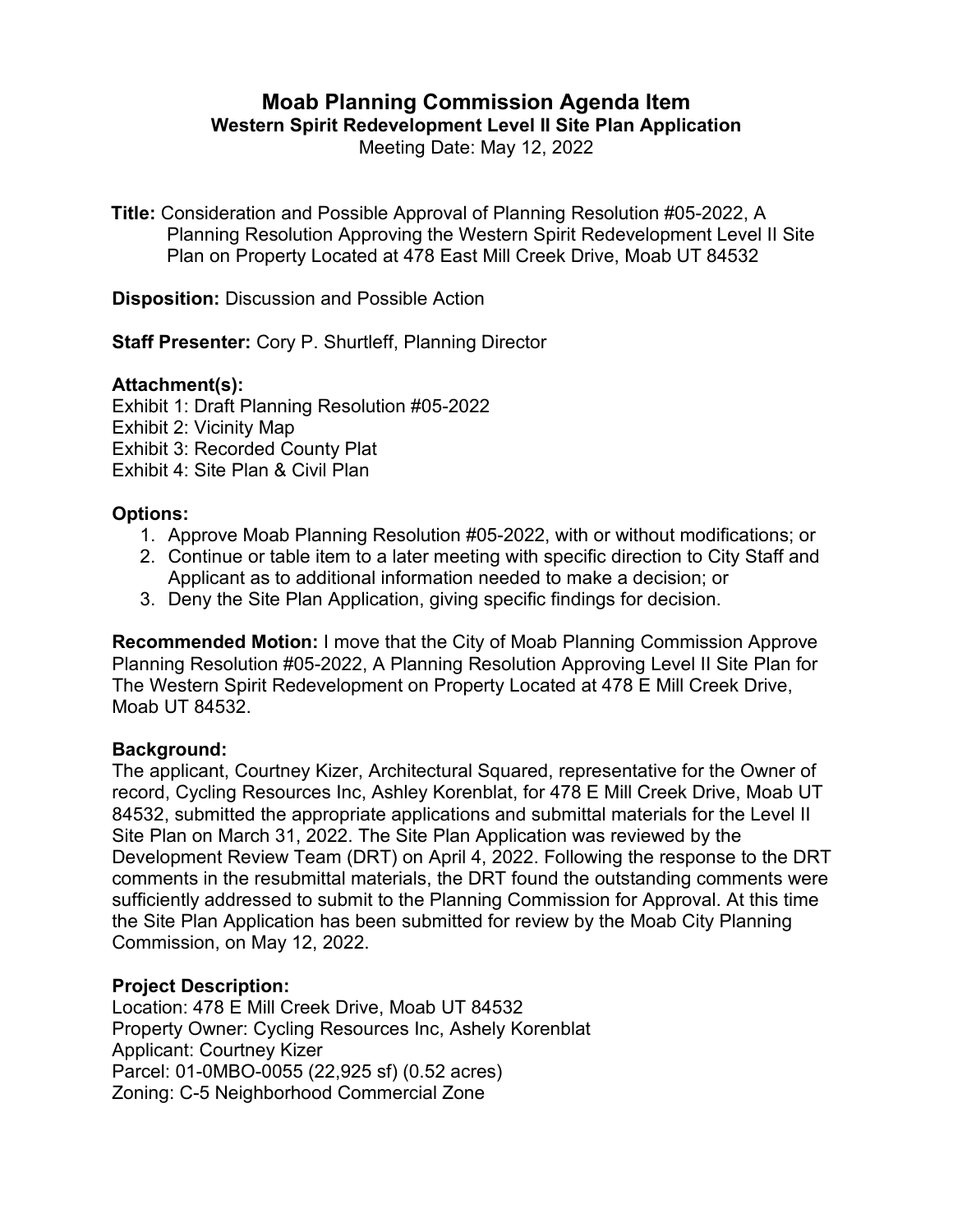Proposed Use: Redevelopment of Existing Use, Professional Office and Employee **Dwellings** Project Size: 6023sf office building (4 employee dorm units) Parking: 24 spaces (4 ADA, 10 Standard Spaces, 5 (10) tandem spaces)

#### **Narrative Summary:**

Narrative provided by Applicant:

"Included in the attached files are documents pertaining to the demolition of an existing building and new construction of a 6000 SF office building for Western Spirit Cycling at 478 E Millcreek Drive, Moab, UT 84532. The property currently functions as a headquarters for the cycling company in a small, older building. In accordance with the City of Moab LUC, the renovation of the property will maintain its function as a commercial property but increase the size of useable space and streamline the operations of the business. There are 4 ADA and 10 standard parking spaces proposed. There are an additional 10 tandem spaces for employee use that will double as trailer parking during off season times when guest parking requirements are limited to non-existent. Thus, a total of 24 spaces are provided.

Renovations include approximately 4650 SF of conditioned interior space, 1350 SF of unconditioned interior storage and mechanical space and 2,400 SF of useable outdoor space. 4 dorm rooms are included on the ground level and will be appropriately fire separated from the business functions of the rest of the building.

Two-way access to the site is provided from Oliver Circle and Mill Creek Drive. An additional one-way entry drive is provided on Mill Creek Drive."

### **Process: Site Plan Review**

Section 17.67.050 of the Moab Municipal Code (MMC) regulates the Review Procedures for a Level II Site Plan Application. The Planning Commission acting as the Land Use Authority shall provide the approval of the submitted Western Spirit Redevelopment Site Plan Application, Planning Resolution #05-2022, based on the Approval Criteria identified in MMC Section 17.67.060.

### *17.67.050*

*D. Level II Applications. Level II applications shall first be reviewed by the DRT, which shall issue a staff report identifying recommendations for the project. The land use authority for Level II applications shall be the Planning Commission, which may approve, approve subject to conditions, or deny the application.*

#### *17.67.060*

*Approval criteria.*

- *A. The following criteria govern site plan approval:*
	- *1. Compliance with applicable Moab ordinances and building codes;*
	- *2. Availability of necessary utilities, including culinary water, sewer, electricity, natural gas, and the like;*
	- *3. Consistency of the design with Moab advisory documents; and*

*4. Accuracy and truthfulness of submittals or representations in the application.*